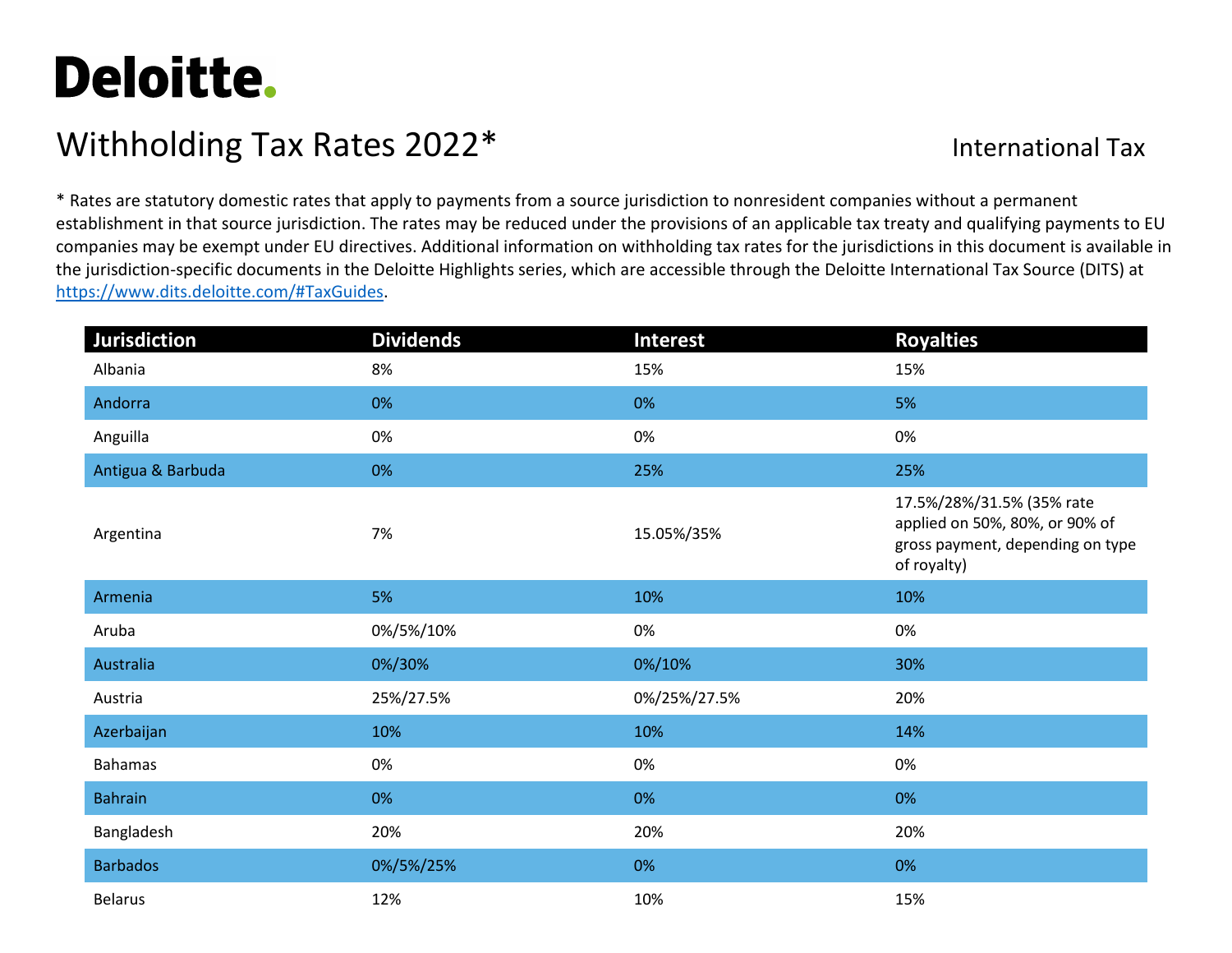| Jurisdiction                  | <b>Dividends</b>                                      | <b>Interest</b>                                       | <b>Royalties</b>                                    |
|-------------------------------|-------------------------------------------------------|-------------------------------------------------------|-----------------------------------------------------|
| <b>Belgium</b>                | 0%/15%/20%/30%                                        | 0%/15%/30%                                            | 15%/30%/Various                                     |
| Bermuda                       | 0%                                                    | 0%                                                    | 0%                                                  |
| <b>Bolivia</b>                | 12.5% (25% rate applied on 50% of<br>gross payment)   | 12.5% (25% rate applied on 50% of<br>gross payment)   | 12.5% (25% rate applied on 50% of<br>gross payment) |
| Bosnia-Herzegovina            | 5%/10%                                                | 10%                                                   | 10%                                                 |
| <b>Botswana</b>               | 7.5%                                                  | 15%                                                   | 15%                                                 |
| <b>Brazil</b>                 | 0%                                                    | 15%/25%                                               | 15%/25%                                             |
| <b>British Virgin Islands</b> | 0%                                                    | 0%                                                    | 0%                                                  |
| <b>Brunei</b>                 | 0%                                                    | 2.5%                                                  | 10%                                                 |
| <b>Bulgaria</b>               | 0%/5%                                                 | 10%                                                   | 10%                                                 |
| Cambodia                      | 14%                                                   | 14%                                                   | 14%                                                 |
| Canada                        | 25%                                                   | 0%/25%                                                | 0%/25%                                              |
| Cayman Islands                | 0%                                                    | 0%                                                    | 0%                                                  |
| Chile                         | 35%                                                   | 4%/35%                                                | 0%/15%/30%                                          |
| China                         | 10%                                                   | 0%/10%                                                | 10%                                                 |
| Colombia                      | 10%/35%                                               | 5%/15%/20%                                            | 20%                                                 |
| Costa Rica                    | 5%/15%                                                | 0%/15%                                                | 25%                                                 |
| Croatia                       | 10%/20%                                               | 15%/20%                                               | 15%/20%                                             |
| Curaçao                       | 0%                                                    | 0%                                                    | 0%                                                  |
| Cyprus                        | 0%/17% (in certain cases as from<br>31 December 2022) | 0%/30% (in certain cases as from<br>31 December 2022) | 0%/5%/10%                                           |
| Czech Republic                | 15%/35%                                               | 15%/35%                                               | 15%/35%                                             |
| <b>Denmark</b>                | 0%/15%/27% (5% reclaimed)                             | 0%/22%                                                | 22%                                                 |
| Dominica                      | 15%                                                   | 15%                                                   | 15%                                                 |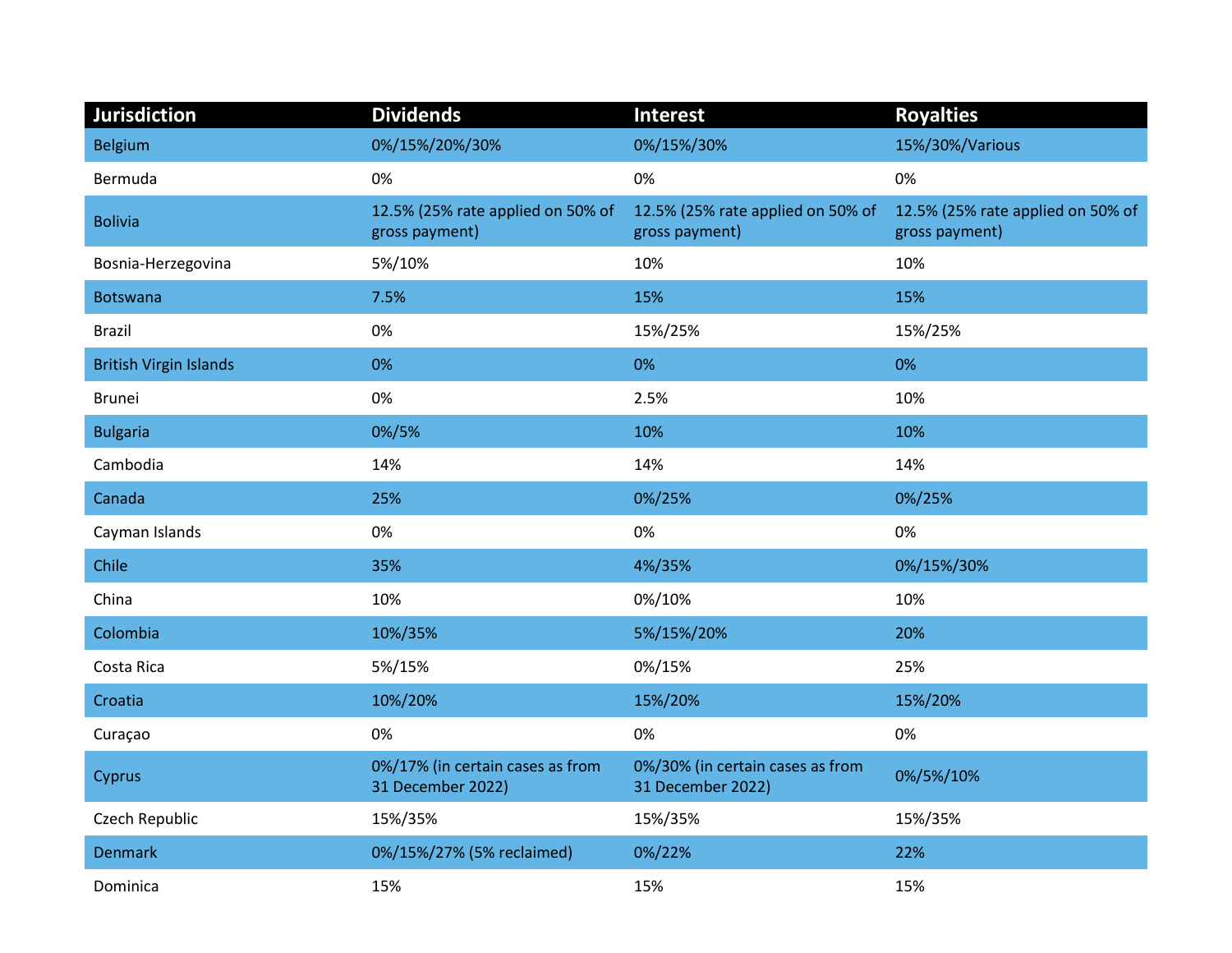| <b>Jurisdiction</b>       | <b>Dividends</b>                                                                                   | <b>Interest</b>                         | <b>Royalties</b>                     |
|---------------------------|----------------------------------------------------------------------------------------------------|-----------------------------------------|--------------------------------------|
| <b>Dominican Republic</b> | 10%                                                                                                | 10%                                     | 27%                                  |
| Ecuador                   | 10% in general (25% rate applied<br>on 40% of gross payment)                                       | 0%/25%                                  | 25%/35%                              |
| Egypt                     | 5%/10%                                                                                             | 0%/20%                                  | 20%                                  |
| El Salvador               | 5%/25%                                                                                             | 10%/20%/25%                             | 5%/20%/25%                           |
| Estonia                   | 0%                                                                                                 | 0%                                      | 10%                                  |
| Finland                   | 20%                                                                                                | 0%                                      | 20%                                  |
| France                    | 25%/75%                                                                                            | 0%/75%                                  | 25%/75%                              |
| Georgia                   | 5%                                                                                                 | 5%/15%                                  | 5%/15%                               |
| Germany                   | 25% (26.375% including<br>surcharge), with possible 40%<br>refund for effective rate of<br>15.825% | 0%/25% (26.375% including<br>surcharge) | 15% (15.825% including surcharge)    |
| Gibraltar                 | 0%                                                                                                 | 0%                                      | 0%                                   |
| Greece                    | 5%                                                                                                 | 15%                                     | 20%                                  |
| Grenada                   | 0%                                                                                                 | 15%                                     | 15%                                  |
| Guatemala                 | 5%                                                                                                 | 0%/10%                                  | 15%                                  |
| Guernsey                  | 0%                                                                                                 | 0%                                      | 0%                                   |
| Honduras                  | 10%                                                                                                | 10%                                     | 25%                                  |
| Hong Kong SAR             | 0%                                                                                                 | 0%                                      | 4.95%/16.5%                          |
| <b>Hungary</b>            | 0%                                                                                                 | 0%                                      | 0%                                   |
| Iceland                   | 0%/20%                                                                                             | 0%/12%                                  | 22%                                  |
| India                     | 10%/20% (plus surcharge and cess)                                                                  | 5%/20%/40% (plus surcharge and<br>cess) | 10%/20% (plus surcharge and<br>cess) |
| Indonesia                 | 20%                                                                                                | 10%/20%                                 | 20%                                  |
| Iraq                      | 0%                                                                                                 | 15%                                     | 0%                                   |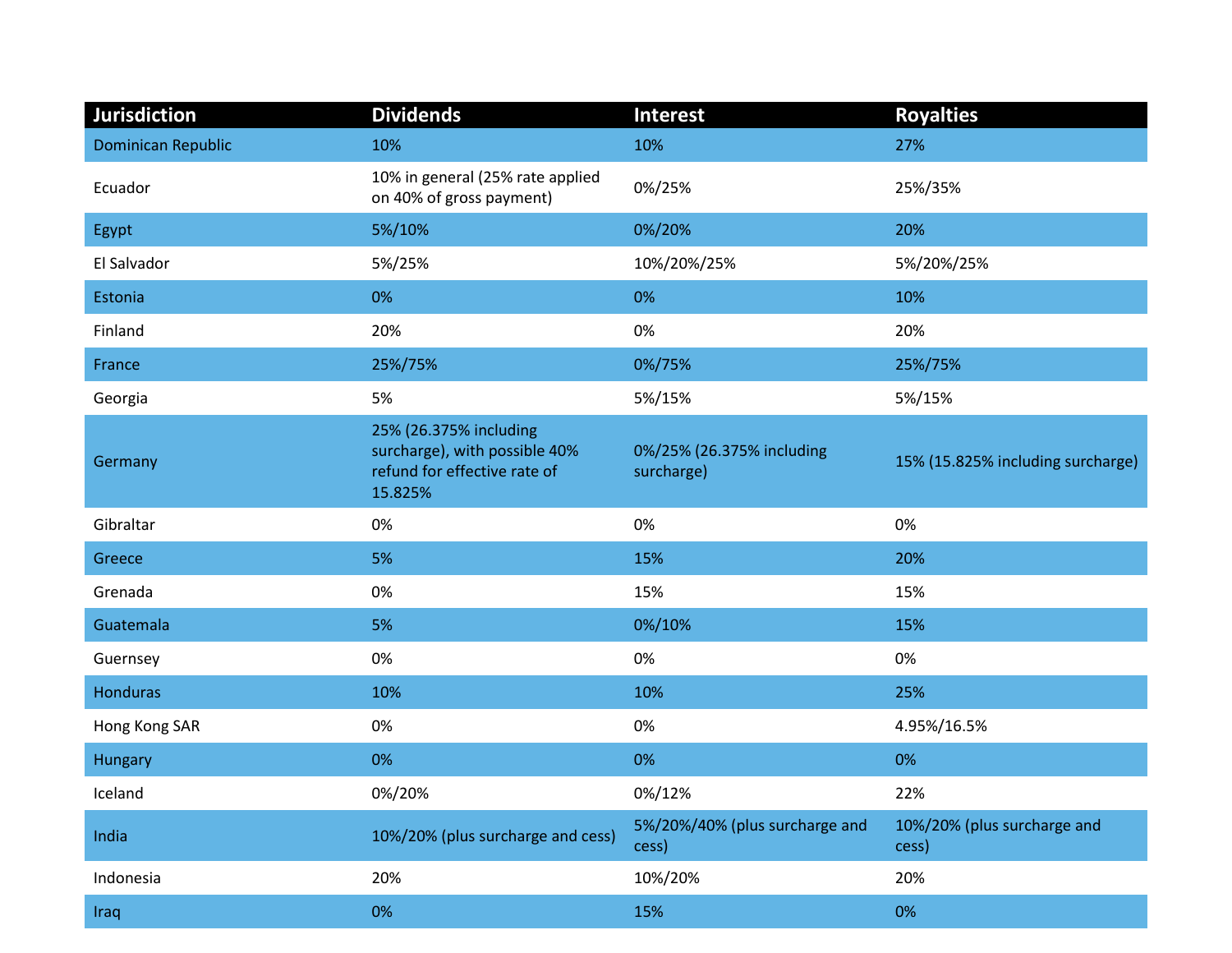| Jurisdiction  | <b>Dividends</b>                             | <b>Interest</b>                                           | <b>Royalties</b>                                       |
|---------------|----------------------------------------------|-----------------------------------------------------------|--------------------------------------------------------|
| Ireland       | 25%                                          | 20%/33%                                                   | 0%/20%                                                 |
| Isle of Man   | 0%                                           | 0%/20%                                                    | 0%                                                     |
| Israel        | 4%/5%/15%/20%/25%/30%                        | 0%/23%                                                    | 23%                                                    |
| Italy         | 1.2%/26%                                     | 0%/12.5%/26%                                              | 22.5% (30% rate applied on 75% of<br>gross payment)    |
| Jamaica       | 0%/33.33%                                    | 15%/33.33%                                                | 15%/33.33%                                             |
| Japan         | 15%/20% (15.315%/20.42%<br>including surtax) | 0%/15%/20% (15.315%/20.42%<br>including surtax)           | 20% (20.42% including surtax)                          |
| Jersey        | 0%                                           | 0%                                                        | 0%                                                     |
| Jordan        | 0%                                           | 7%/10% (plus national<br>contribution tax at sector rate) | 10% (plus national contribution<br>tax at sector rate) |
| Kazakhstan    | 0%/15%/20%                                   | 0%/15%/20%                                                | 15%/20%                                                |
| Kenya         | 15%                                          | 5%/10%/15%/25%                                            | 5%/20%                                                 |
| Korea (ROK)   | 20% (22% including local surtax)             | 14%/20% (15.4%/22% including<br>local surtax)             | 20% (22% including local surtax)                       |
| Kosovo        | 0%                                           | 10%                                                       | 10%                                                    |
| Kuwait        | 0%                                           | 0%                                                        | 0%                                                     |
| Kyrgyzstan    | 10%                                          | 10%                                                       | 10%                                                    |
| Laos          | 10%                                          | 0%/10%                                                    | 5%                                                     |
| Latvia        | 0%/20%                                       | 0%/20%                                                    | 0%/20%                                                 |
| Lebanon       | 10%                                          | 10%                                                       | 7.5%                                                   |
| Libya         | 0%                                           | 0%/5%                                                     | 0%                                                     |
| Liechtenstein | 0%                                           | 0%                                                        | 0%                                                     |
| Lithuania     | 0%/15%                                       | 0%/10%                                                    | 10%                                                    |
| Luxembourg    | 0%/15%                                       | 0%                                                        | 0%                                                     |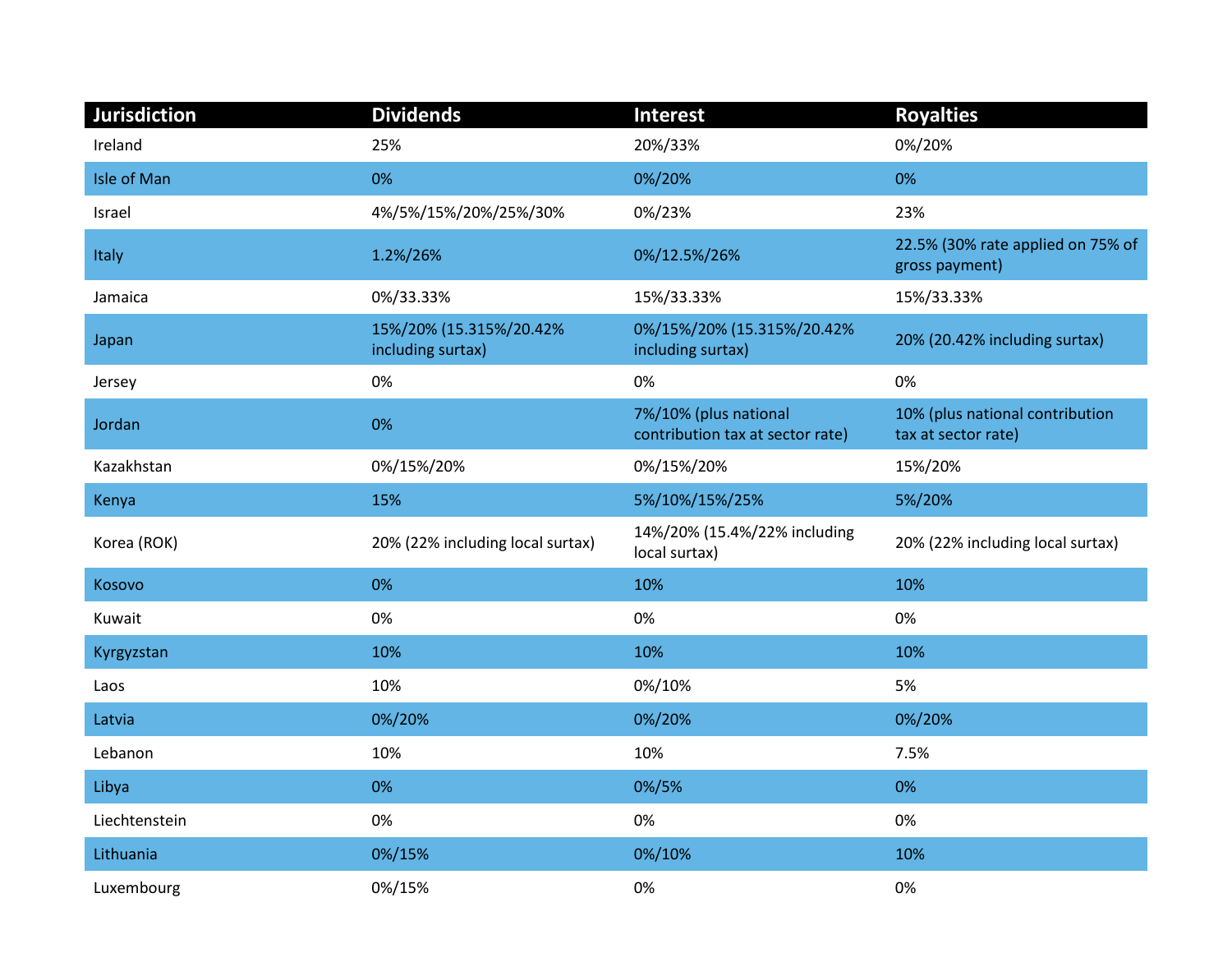| <b>Jurisdiction</b>            | <b>Dividends</b>                                                  | <b>Interest</b>                                                   | <b>Royalties</b> |
|--------------------------------|-------------------------------------------------------------------|-------------------------------------------------------------------|------------------|
| <b>Macau SAR</b>               | 0%                                                                | 0%                                                                | 0%               |
| Malaysia                       | 0%                                                                | 0%/15%                                                            | 10%              |
| Malta                          | 0%                                                                | 0%                                                                | 0%               |
| Mauritius                      | 0%                                                                | 0%/15%                                                            | 15%              |
| Mexico                         | 10%                                                               | 4.9%-35%/40%                                                      | 25%/35%/40%      |
| Moldova                        | 6%                                                                | 12%                                                               | 12%              |
| Mongolia                       | 20%                                                               | 5%/20%                                                            | 20%              |
| Montenegro                     | 9%                                                                | 9%                                                                | 9%               |
| Morocco                        | 15%                                                               | 0%/10%                                                            | 10%              |
| Mozambique                     | 10%/20%                                                           | 20%                                                               | 20%              |
| Myanmar                        | 0%                                                                | 0%/15%                                                            | 15%              |
| Netherlands                    | 15%                                                               | 0%/25.8%                                                          | 0%/25.8%         |
| <b>New Zealand</b>             | 0%/15%/30%                                                        | 0%/15%                                                            | 15%              |
| Nicaragua                      | 15%/Maximum 30%                                                   | 15%/Maximum 30%                                                   | 15%/Maximum 30%  |
| Nigeria                        | 7.5%/10%                                                          | 0%/2.25%/3%/7.5%/10%                                              | 7.5%/10%         |
| North Macedonia                | 10%                                                               | 10%                                                               | 10%              |
| Norway                         | 0%/25%                                                            | 0%/15%                                                            | 0%/15%           |
| Oman                           | 0% (10% withholding tax<br>temporarily suspended and<br>deferred) | 0% (10% withholding tax<br>temporarily suspended and<br>deferred) | 10%              |
| <b>Palestinian Territories</b> | 10% (not applied in practice)                                     | 0%                                                                | 10%              |
| Panama                         | 5%/10%/20%/40%                                                    | 12.5%                                                             | 12.5%            |
| Papua New Guinea               | 0%/15%                                                            | 15%                                                               | 10%/30%          |
| Paraguay                       | 15%                                                               | 15% (applied on 30% of gross<br>payment to unrelated entities)    | 15%              |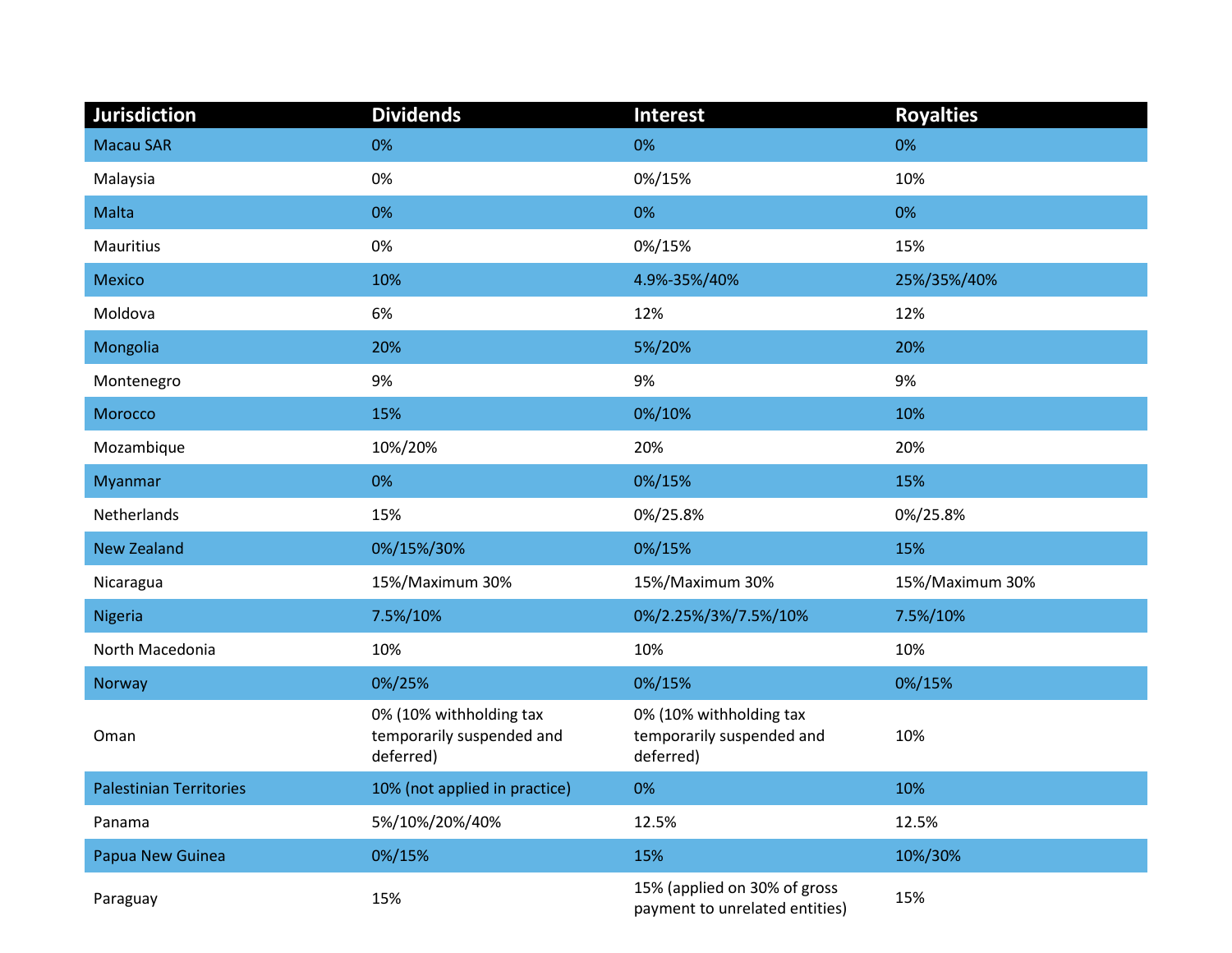| Jurisdiction                 | <b>Dividends</b>                                                            | <b>Interest</b> | <b>Royalties</b> |
|------------------------------|-----------------------------------------------------------------------------|-----------------|------------------|
| Peru                         | 5% (for distributions of profits<br>earned in 2017 and subsequent<br>years) | 4.99%/30%       | 30%              |
| Philippines                  | 15%/25%                                                                     | 0%/20%          | 25%              |
| Poland                       | 19%                                                                         | 20%             | 20%              |
| Portugal                     | 0%/25%/35%                                                                  | 25%/35%         | 25%/35%          |
| <b>Puerto Rico</b>           | 10%                                                                         | 0%/29%          | 29%              |
| Qatar                        | 0%                                                                          | 5%              | 5%               |
| Romania                      | 5%                                                                          | 16%             | 16%              |
| Russia                       | 5%/15%                                                                      | 20%             | 20%              |
| Saudi Arabia                 | 5%                                                                          | 5%              | 15%              |
| Serbia                       | 20%                                                                         | 20%/25%         | 20%/25%          |
| Singapore                    | 0%                                                                          | 0%/15%          | 10%              |
| <b>Sint Maarten</b>          | 0%                                                                          | 0%              | 0%               |
| Slovakia                     | 0%/35%                                                                      | 19%/35%         | 19%/35%          |
| Slovenia                     | 15%                                                                         | 15%             | 15%              |
| South Africa                 | 0%/20%                                                                      | 0%/15%          | 0%/15%           |
| Spain                        | 19%                                                                         | 0%/19%          | 19%/24%          |
| St. Kitts & Nevis            | 15%                                                                         | 15%             | 15%              |
| St. Lucia                    | 0%                                                                          | 15%/25%         | 15%/25%          |
| St. Vincent & the Grenadines | 0%                                                                          | 15%/20%         | 15%/20%          |
| Sweden                       | 0%/30%                                                                      | 0%              | 0%               |
| Switzerland                  | 35%                                                                         | 0%/35%          | 0%               |
| Taiwan                       | 21%                                                                         | 15%/20%         | 20%              |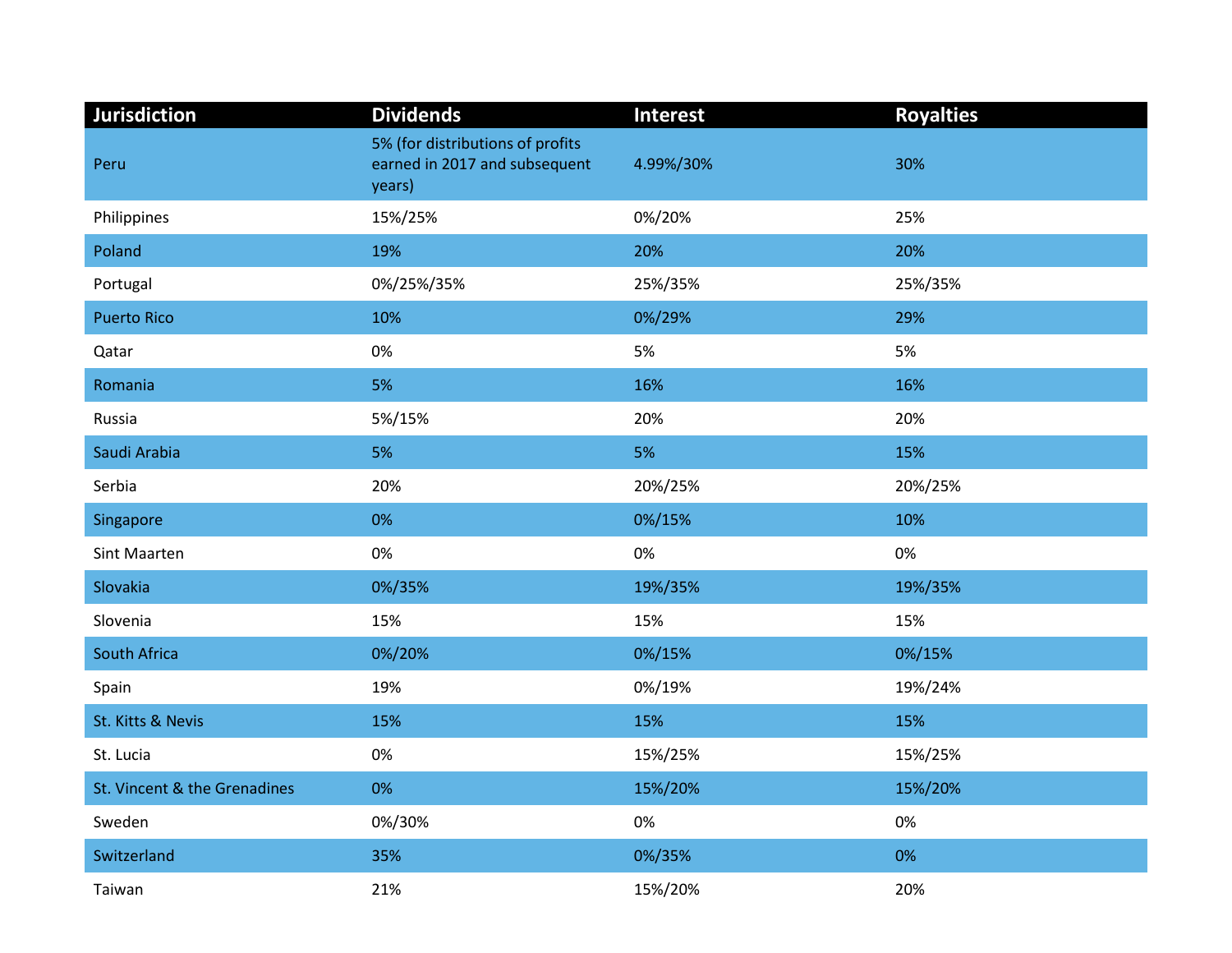| <b>Jurisdiction</b>          | <b>Dividends</b> | <b>Interest</b>                                                             | <b>Royalties</b>                                    |
|------------------------------|------------------|-----------------------------------------------------------------------------|-----------------------------------------------------|
| Tanzania                     | 5%/10%           | 10%                                                                         | 15%                                                 |
| Thailand                     | 10%              | 15%                                                                         | 15%                                                 |
| Timor-Leste                  | 10%              | 10%                                                                         | 10%                                                 |
| Trinidad & Tobago            | 3%/8%            | 15%                                                                         | 15%                                                 |
| <b>Turkey</b>                | 10%              | 0%/10%                                                                      | 20%                                                 |
| Ukraine                      | 15%              | 0%/5%/15%                                                                   | 15%                                                 |
| <b>United Arab Emirates</b>  | 0%               | 0%                                                                          | 0%                                                  |
| United Kingdom               | 0%               | 0%/20%                                                                      | 20%                                                 |
| <b>United States</b>         | 30%              | 0%/30%                                                                      | 30%                                                 |
| United States Virgin Islands | 0%/10%           | 10%                                                                         | 10%                                                 |
| <b>Uruguay</b>               | 7%               | 7%/12%/25%                                                                  | 12%/25%                                             |
| Venezuela                    | 0%/34%           | 4.95%/14.25%-32.3% (rates of<br>15%-34% applied on 95% of gross<br>payment) | 30.6% (34% rate applied on 90% of<br>gross payment) |
| Vietnam                      | 0%               | 5%                                                                          | 10%                                                 |
| Yemen                        | 10%              | 0%/10%                                                                      | 10%                                                 |

Deloitte refers to one or more of Deloitte Touche Tohmatsu Limited ("DTTL"), its global network of member firms, and their related entities (collectively, the "Deloitte organization"). DTTL (also referred to as "Deloitte Global") and each of its member firms and related entities are legally separate and independent entities, which cannot obligate or bind each other in respect of third parties. DTTL and each DTTL member firm and related entity is liable only for its own acts and omissions, and not those of each other. DTTL does not provide services to clients. Please see [www.deloitte.com/about](http://www.deloitte.com/about) to learn more.

Deloitte provides industry-leading audit and assurance, tax and legal, consulting, financial advisory, and risk advisory services to nearly 90% of the Fortune Global 500® and thousands of private companies. Our professionals deliver measurable and lasting results that help reinforce public trust in capital markets, enable clients to transform and thrive, and lead the way toward a stronger economy, a more equitable society and a sustainable world. Building on its 175-plus year history, Deloitte spans more than 150 countries and territories. Learn how Deloitte's more than 345,000 people worldwide make an impact that matters at [www.deloitte.com.](http://www.deloitte.com/)